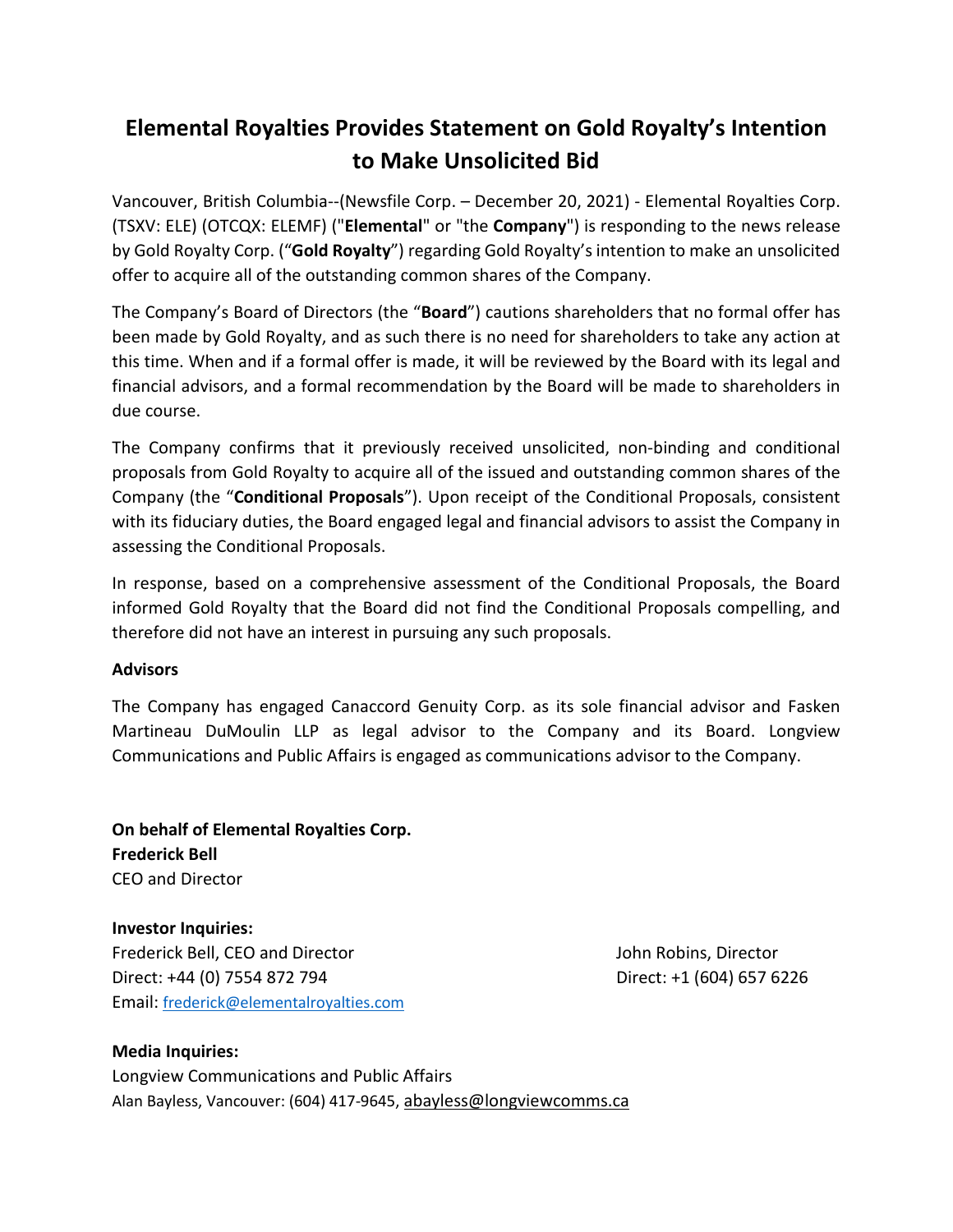Andy Lloyd, Toronto: (416) 402-5029, alloyd@longviewcomms.ca

Elemental is a proud member of Discovery Group. For more information please visit: [www.discoverygroup.ca](http://www.discoverygroup.ca/) or contact 604-653-9464.

TSXV: ELE |OTCQX: ELEMF | ISIN: CA28619L1076

## **About Elemental Royalties**

Elemental is a gold-focused royalty company listed on the TSX-V in Canada and provides investors with lower risk precious metals exposure through a portfolio of nine high-quality royalties. This enables investors to benefit from ongoing royalty revenue, future exploration upside and low operating costs. Elemental's experienced team seeks to secure royalties in advanced precious metals projects, run by established operators, from its pipeline of identified opportunities.

**Neither the TSX-V nor its Regulation Service Provider (as that term is defined in the policies of the TSX-V.) accepts responsibility for the adequacy or accuracy of this press release.**

## **Cautionary note regarding forward-looking statements**

This release contains certain "forward looking statements" and certain "forward-looking information" as defined under applicable Canadian securities laws. Forward-looking statements and information can generally be identified by the use of forward-looking terminology such as "may", "will", "should", "expect", "intend", "estimate", "anticipate", "believe", "continue", "plans" or similar terminology.

Forward-looking statements and information include, but are not limited to, statements with respect to the future growth and development of the Company and whether a formal offer will be made by Gold Royalty. Forward-looking statements and information are based on forecasts of future results, estimates of amounts not yet determinable and assumptions that, while believed by management to be reasonable, are inherently subject to significant business, economic and competitive uncertainties and contingencies. Forward-looking statements and information are subject to various known and unknown risks and uncertainties, many of which are beyond the ability of Elemental to control or predict, that may cause Elemental's actual results, performance or achievements to be materially different from those expressed or implied thereby, and are developed based on assumptions about such risks, uncertainties and other factors set out herein, including but not limited to: the requirement for regulatory approvals and third party consents, the impact of general business and economic conditions, the absence of control over the mining operations from which Elemental will receive royalties, including risks related to international operations, government relations and environmental regulation, the inherent risks involved in the exploration and development of mineral properties; the uncertainties involved in interpreting exploration data; the potential for delays in exploration or development activities; the geology, grade and continuity of mineral deposits; the impact of the COVID-19 pandemic; the possibility that future exploration, development or mining results will not be consistent with